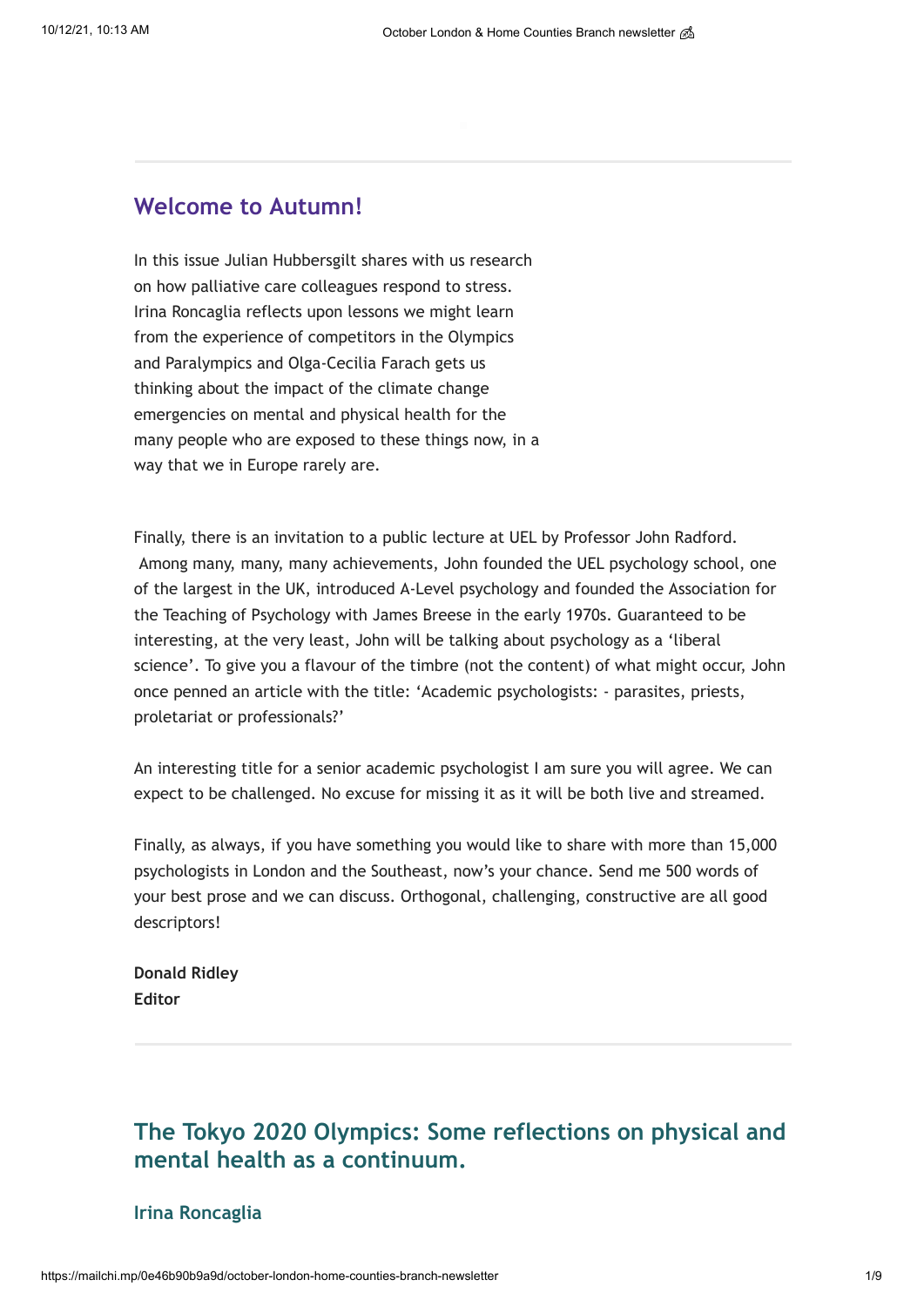#### 10/12/21, 10:13 AM Correction of Correction Counties Branch newsletter and October London & Home Counties Branch newsletter and

As the Tokyo Olympics 2020 have ended, I wanted to reflect on the psychological impact both positive and negative of these games on athletes, coaches, medical teams and family members. What can these Games teach us in terms of lessons learnt or indeed endeavour to teach us in embracing reflections, awareness, and potentially personal and collective growth.

#### **Coping with pressure and unpredictability**

The lead-up to these Games was uncertain. With some individual variability, the postponement of the cycle - five years rather than the usual four - has meant for some athletes and respective coaches and teams an added 12-18 months of preparation. For some senior athletes, this has represented a step too far. The result has been either the transition to an alternative career, (and its potential challenging adjustments), or the reality of an injury that has prevented them from either being selected in the first place. This situation, although individually experienced, has brought some common treads in terms of athletes' ability to cope with pressure, accompanied by the unpredictability of the unknown. Our psyches tend to fill in the gaps caused by a void, and unpredictability can nurture in all of us a great amount of anxiety.

**Success tip**: Learning to cope and accept what we can control and let go of what is not under our control, can free a significant amount of positive energy both physical and mental which can be redirected and channeled to other individual and social pursuits and activities.

### **Coping with changes in routines**

Athletes and teams had to adapt to an ever-changing environment, with new regulations and associated restrictions that added an additional element of uncertainty and change from their familiar routines and schedules. This adaptation had to be maintained for an extended period which spanned well beyond the two weeks and three days period of the Games. Since the initial lockdown in March 2020 athletes and elite performers had to adapt and cope with constantly changing regulations that have been part of their preparation for the Games. The uncertainty of whether Tokyo 2020 Games were going to go ahead in the first place was also an additional challenge experienced by many, with consequences both positive and in some cases negative, on their motivational skills.

**Success tip:** Reflecting on these events and associated preparation can teach us ways of coping in future life events that require resilience (Sarkar & Fletcher. 2017), and determination, constancy and commitment, internal and external motivational skills even and more importantly despite adversity.

#### **Emotional regulation**

It is well evidenced that regulating emotional states, using tools to harness positive emotions, through positive self-talk, mindfulness meditation, imagery and visualisations or other psychological mental skills is part of any elite performer or athlete's responsibility and indeed training. Self-managing negative thinking - rumination or catastrophizing thinking patterns - become part of any athlete's preparation to optimally perform when it counts. But these Games have been like any others, and seemingly provided a psychological space for athletes and performers to self-reflect on their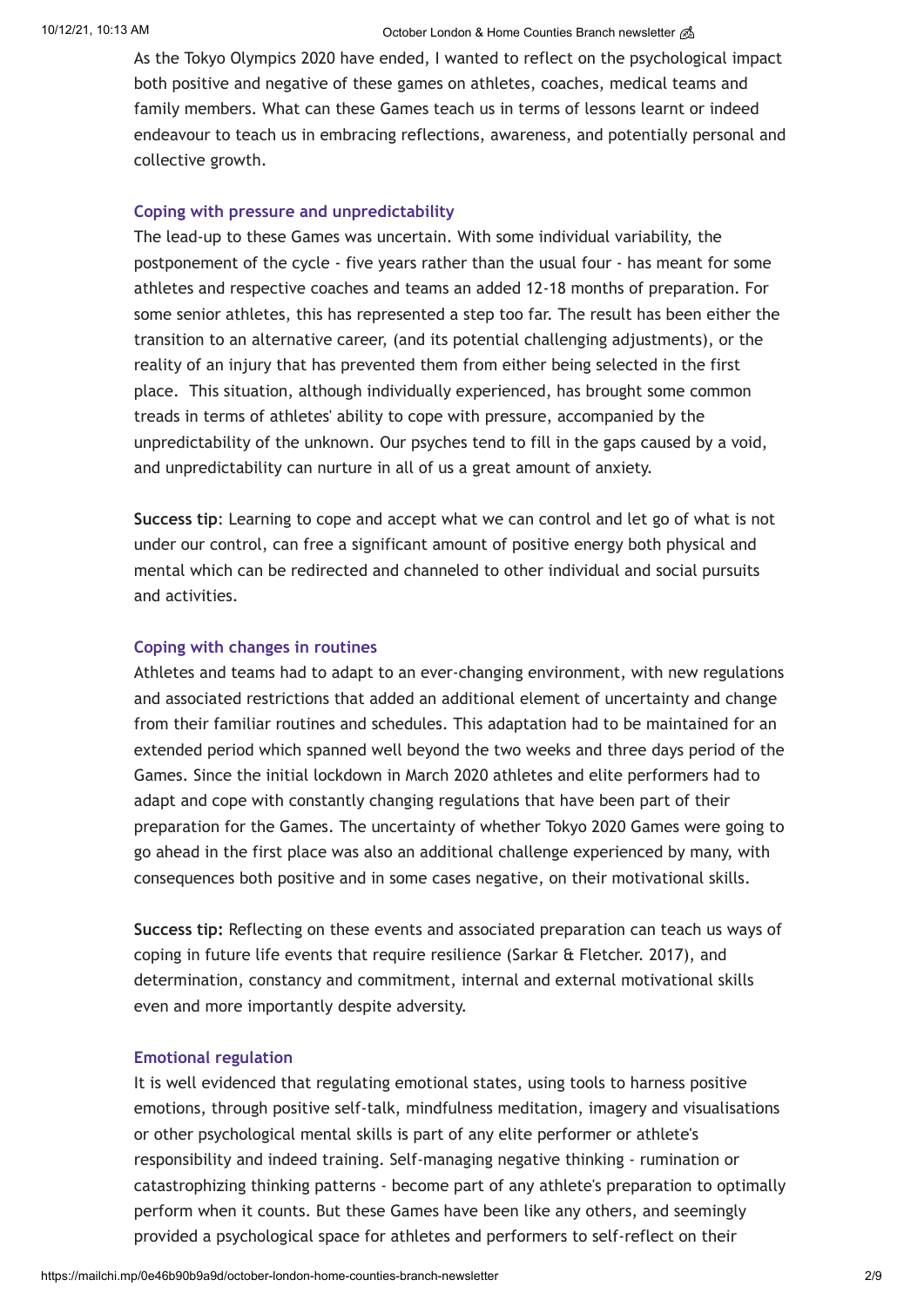#### 10/12/21, 10:13 AM Correction of Correction Counties Branch newsletter and October London & Home Counties Branch newsletter and

successes, and failures, their fears and hopes in a way where a range of different perspectives have been considered. For some this has meant assessing the significance of live audiences' absence, or family members not being able to physically attend as described by Jade Jones (Taekwondo Olympic Champion in 2012). Jade found that these factors significantly affected her performance.

**Success tip:** For some there have been opportunities to recognise and more significantly accept that with each 'failure' comes a specific 'rise', an opportunity for growth (Jayawickreme & Infurna. 2021), an opportunity to build on self-awareness and compassion with oneself and (hopefully) with others.

#### **Humanity**

We have seen on more than one occasion, examples of humanity at its best, whether when choosing to share a gold medal such as high jump athletes Gianmarco Tamberi and Mutaz Essa Barshim, or when accepting and celebrating the withdrawal from competition from a teammate in Simone Biles.

**Success tip**: These actions have provided us with new lenses on the significance and importance of self-care, as a strength and human right rather than something to hide and endure. It has provided us with new lenses on the complexities of human optimal performance and how we ought to provide equal balance, attention and support to our mental and physical health which are to be seen on a continuum rather than on a binary scale.

### **Curtain call: Final reflections**

A reflective approach offers us an opportunity to learn how to better understand and manage enduring and challenging emotional states, through self-regulation and selfexpression which can be positive, and constructive rather than acted upon potentially negatively and in some cases with devastating outcomes.

As we move forward and continue to navigate through uncertainty in post-pandemic times we can find common humanity, learning from each other and ultimately looking compassionately within and after ourselves. This allows us to reflect and pause with oneself and each other, and support us nurture, promote and maintain our subjective and collective well-being which is hoped to lead to further human flourishing (Seligman, 2011) and growth.

> Irina is a BPS London & Home Counties Branch committee member and an HCPC registered practitioner psychologist specialising in sports and exercise psychology and dance.

You can visit her website [here.](https://www.roncaglia.co.uk/)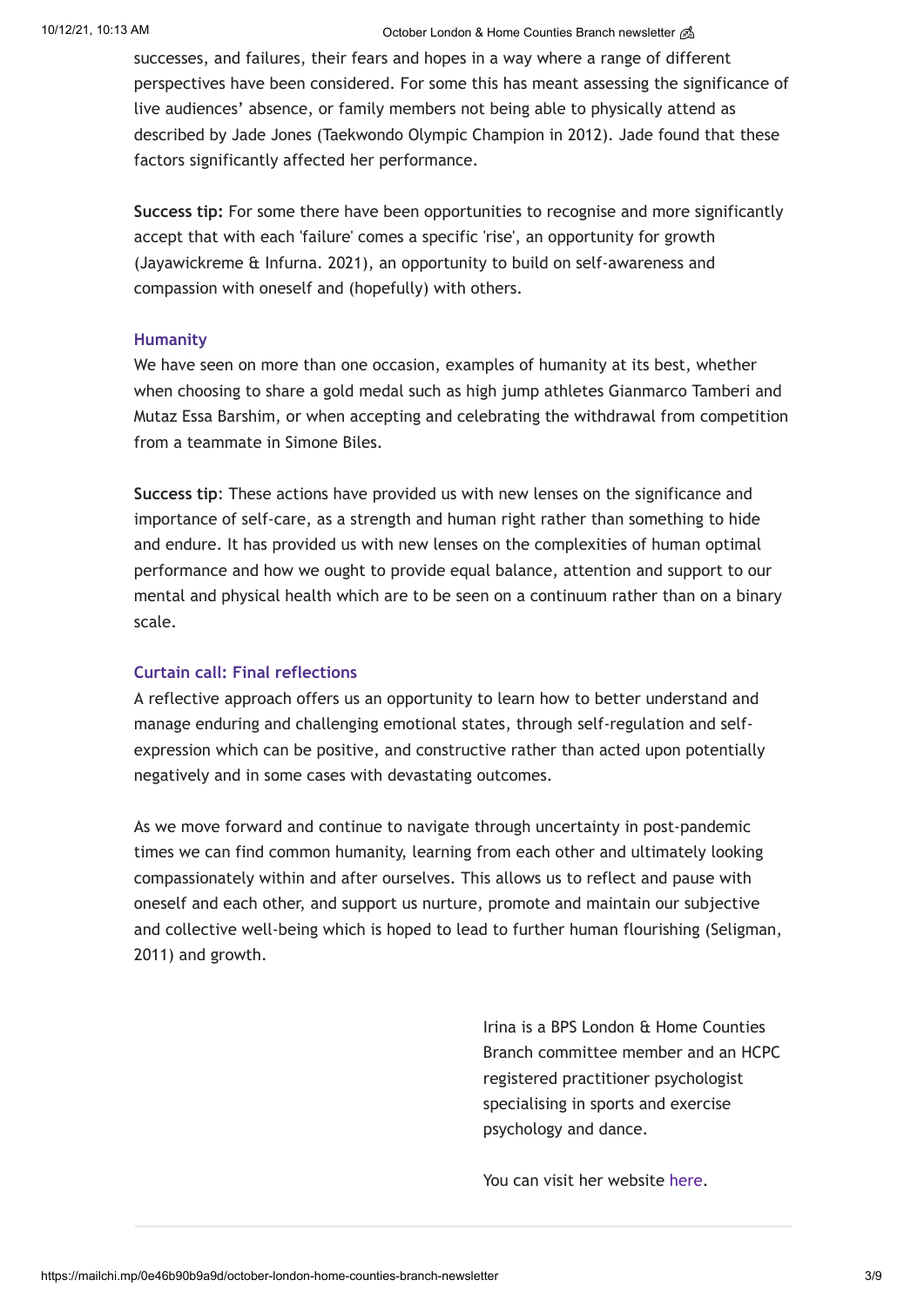## **Palliative Care and Staff Burnout**

## **Julian Hubbersgilt**

This research explored the ways in which palliative care professionals (PCPs) respond to stressors in the workplace and how they build resilience to such stressors. Constant exposure to dying and death is the prevailing context of the PC workplace.

Well-established evidence of the negative consequences of stress, on both an individual and organisational level (Maslach, Shaufeli, & Leiter, 2001) is commonly associated with psychological morbidity, and burnout.

Findings of lower levels of burnout amongst PCPs than for other acute medical specialties (Parola et al, 2017), however, have prompted this present research. The tools used were the Maslach Burnout Inventory and the Connor-Davidson Resilience Scale (CD-RISC 10).

A primary outcome from this research was an insight into the component stressors within palliative care (PC), and how these are mitigated in both workplace and private domains. Additionally, practical tools were identified for assessing appropriate management of workplace stressors for PC which can inform organisational policy and practice.

There is evidence that high-functioning teams provide a strong foundation for dealing with stress, allowing PCPs to share both experience and workload. This is a significant factor in mitigating stress for the team members. The sharing of decision-making within multidisciplinary team (MDT) structures provides a further amelioration of the burden of case responsibility.

The research provided findings within a UK context involving the interplay of resilience, coping strategies, and burnout. A comprehensive understanding of the protective factors employed by PCPs in the face of their workplace stressors also informed policy and practice regarding wellbeing within the profession.

The qualitative component of the research explored PCPs' experiences of stress in the workplace and protective measures, both organisational and personal, that they used. The questionnaire-based quantitative component sought to measure burnout and resilience, to elicit factors contributing to workplace stress, and how these were addressed by PCPs. It was distributed to designated PCPs and via the Association of Palliative Medicine (APM).

A key semantic category identified through thematic analysis was 'Workplace Culture/Setting', This reflected the building of resilience both within the workplace and outside it; the former through workplace support structures; the latter through domestic frameworks and specific coping strategies.

The Workplace Culture/Setting category comprised four themes: (a) the PCP culture and setting itself (b) workplace stressors; and (c) support structures. The fourth, potential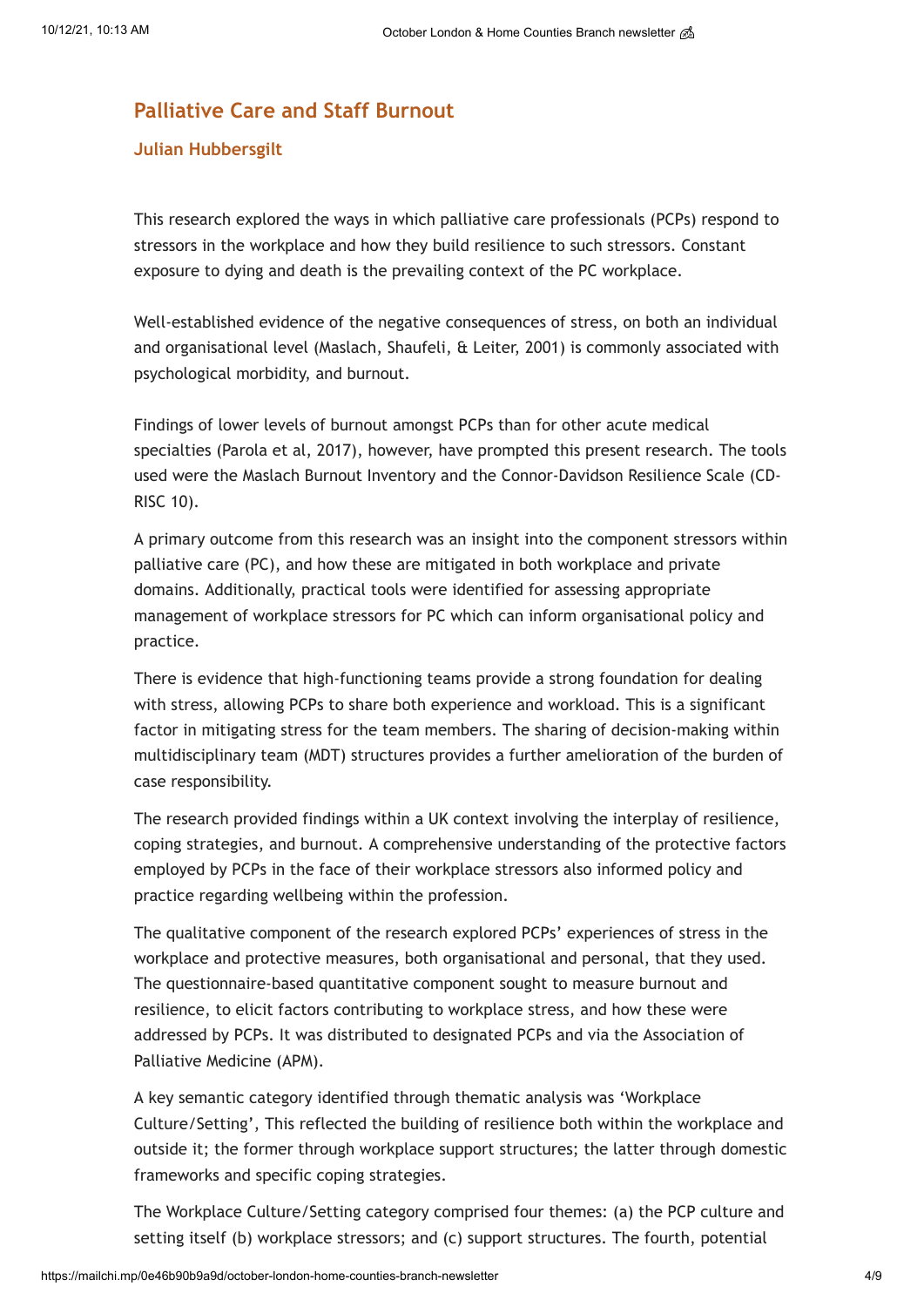#### 10/12/21, 10:13 AM Correspondent Counties Branch newsletter  $\mathcal{B}$

stress mitigators, described organisational elements which were considered to offer additional cultural and structural support to ameliorate both the causes and effects of workplace stress.

Though stress is significant and pervasive in the workplace, PCPs access a range of 'personal strategies' to manage these, six on average, in addition to reflective, and other practices. These are supplementary to workplace structures that are supportive of stress mitigation, principally team cohesion.

> The derivation of a high-level framework for use in the PC workplace provides a practical model which may help to correlate stress, as measured by burnout, or conversely resilience, with the resources available in the workplace which bear on these.

> *Julian Hubbersgilt carried out this work as part of his MSc Psychology at Oxford Brookes University, is in the process of seeking publication of this research and would welcome comments and suggestions.*

# **John Radford speaks…**

**Psychology, a liberal science. Emeritus Professor John Radford | UEL University of East London, School of Psychology, Stratford Campus First annual public lecture | Wednesday 20 October 2021 4pm**

> Many of you will know John. There is an open invitation to hear John at the School of Psychology at the University of East London. John was the Founding Head of the School, the first major Department of Psychology (then West Ham College of Technology) outside the university sector.

The School of Psychology at UEL is now one of the largest in the U.K. John led the introduction of psychology as a GCE 'A' Level subject. From an initial 120 students in 1971 there are now over 68,000, making it the second most popular A-Level subject.

In view of the great increase in demand, John, with James Breese, founded the Association for the Teaching of Psychology. In view of these and numerous other activities, including many books and papers, he was made an Honorary Life Member of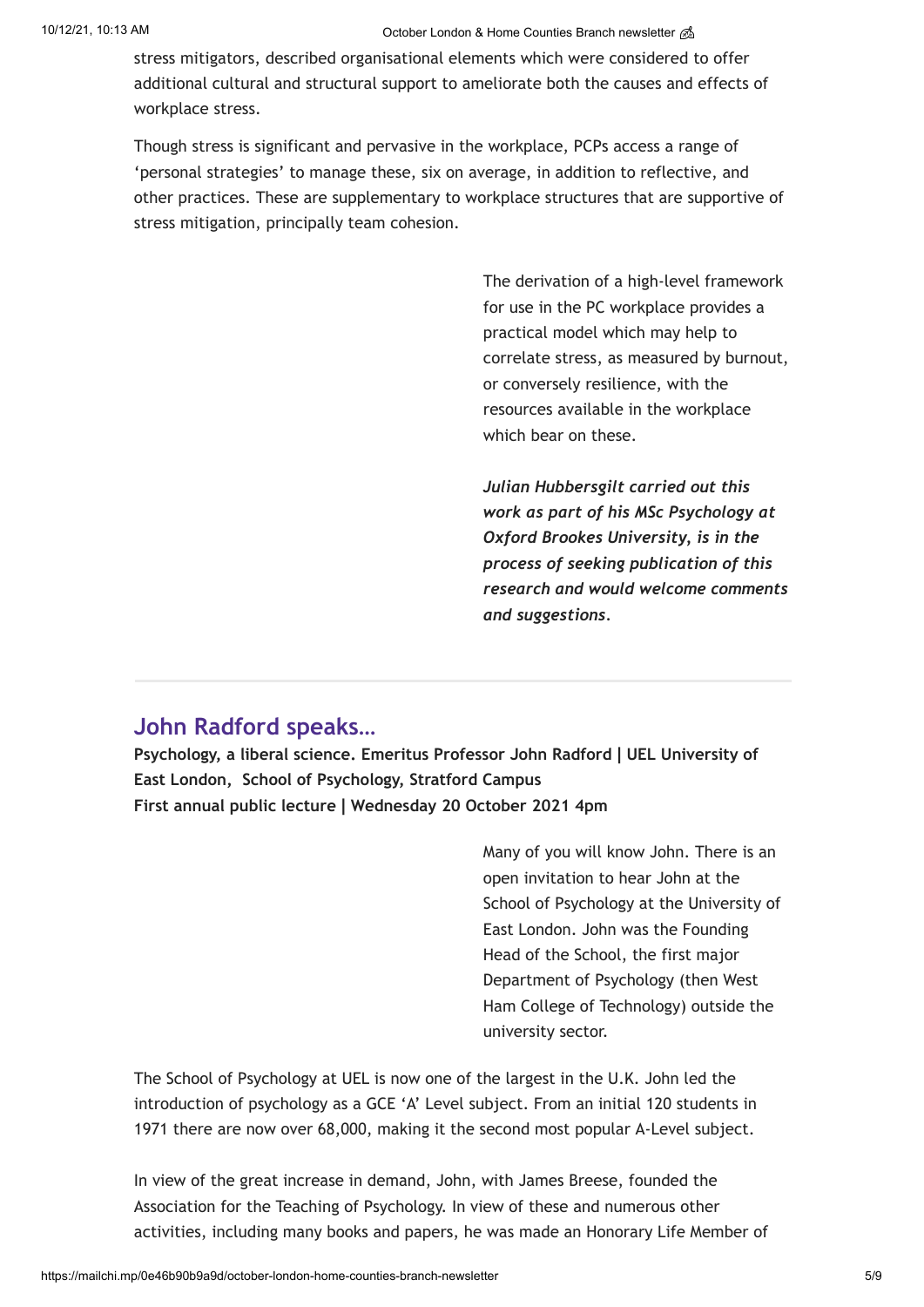#### 10/12/21, 10:13 AM Correction of Correction Counties Branch newsletter and October London & Home Counties Branch newsletter and

the British Psychological Society, and was the first recipient of the society's two awards in education and teaching in psychology. In his lecture John will explain why, after sixty years as a psychologist, he regards it as a 'liberal science', with a vital role to play in education, and essential to the changes in human behaviour we must make if we are to overcome the many unprecedented threats we now face as a species. The lecture is open to all who are interested.

#### [An interview with John from 2012](https://thepsychologist.bps.org.uk/volume-25/edition-12/interview-adapt-or-perish-%E2%80%93-understand-ourselves)

[This event will be both live \(Room CC101, Stratford campus\) and streamed. You can book](https://www.eventbrite.co.uk/e/a-liberal-science-the-first-john-radford-public-lecture-tickets-181012141187) here and for further information please contact [Professor Ian Tucker](mailto:i.tucker@uel.ac.uk).

## **Inequalities of the most affected by Climate Change emergencies in mental and physical health**

### **Olga Cecilia Farach**

In my interest to promote equality, diversity, and inclusion of our BPS-LHC branch newsletter, in this edition, I observe the inequalities of the most affected by climate changes in mental and physical health.

Several potential long-term impacts of climate changes such as population migration, food and water scarcity, gas emissions, loss of employment, and the absence of social support have huge consequences in mental and physical health.

According to the United Nations High Commissioner for Refugees, inhabitants' migration related to climate change is an ongoing problem. Since 2008 more than 20-million people have been move involuntarily because of emergency events, such as floods, hurricanes, wildfires, extreme temperature, droughts, and coastal destructions.

Due to negative ecosystems, individuals living in poverty might find it harder to cope and to adapt to climate changes, impacting their mental and physical health. This will be exacerbated by the increase in diseases, pollution, wars, extreme weather, lack of medications and infrastructures after adversities. The rise of pandemics such as Covid-19 can be a cause of climate changes. Together with the excess of drugs and medications causing mental and physical illness.

Vulnerability is the major risk in climate change. Some ethnic minority communities, those of lower socioeconomic status, and the ones living in deprived areas are the principal sufferers, as well as the elderly, the chronically ill, people with mental/physical problems and impairments, pregnant and postnatal women, migrants, refugees and the homeless. Children are the most affected and likely suffer continuous trauma symptoms after devastations, separations and displacements from parents or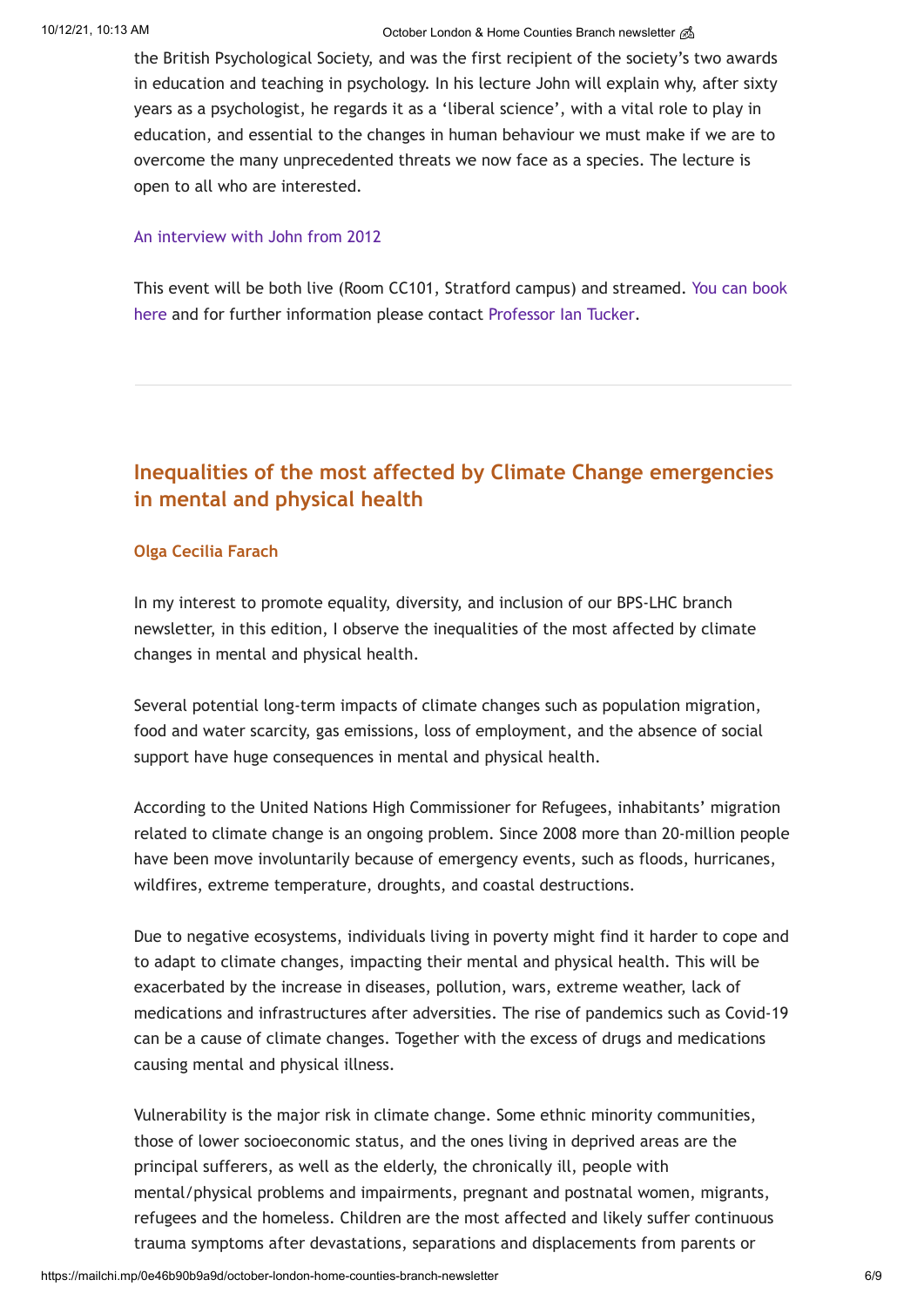caregivers.

Included in the vulnerable group are the health supporters, emergency-workers, soldiers, police, and others involved with responding to extreme adversities all of which are at high risk of mental and physical ill-health, chronic exposures and to injuries or deaths.

Climate change and related disasters can cause long-lasting and severe mental and physical health effects. To think about the fatalities from a disaster such as losing a home, a job and being disconnected from the community, can contribute to anxiety, depression, and post-traumatic stress disorders. Weather conditions are also associated with the increase in hostile behaviours, domestic-abuse, and the use of alcohol to cope with the strain.

Apparently, individuals might be resilient to disasters, however the trauma that is not observed and treated might have long-term chronic trauma effects and therefore every single person should be psychological and physical supported and monitored to avoid consequences, such as suicidal behaviours.

Thus, we need a positive planetary health solution, observing and contributing to psycho-biodiversity in human health with education, financial supports, responsiveness to the climate crisis, and the ability to work together looking for the intensification of accessibility and improvement to health services.

We need to support hospitals and emergency admissions for people with mental and physical health issues affected by climate changes in order to reach a universal balance for our present lives. And why not contemplate a future greener health system?

#### **Olga Cecilia Farach**

Olga is a BPS London & Home Counties Branch committee member.

## **Shorlisted Senate Campaign proposals announced**

Voting in the 2022 BPS Senate Policy Campaign has now closed. We received ten excellent, eligible campaign submissions. The three proposals receiving the highest number of votes will be presented and debated at the November senate meeting.

Senate members will then choose the successful proposal via a senate member vote on Thursday 4 November. All members will be informed of the outcome of the vote naming the successful proposal which will be the 2022 policy priority via the BPS website and via our social media channels on Friday 5 November.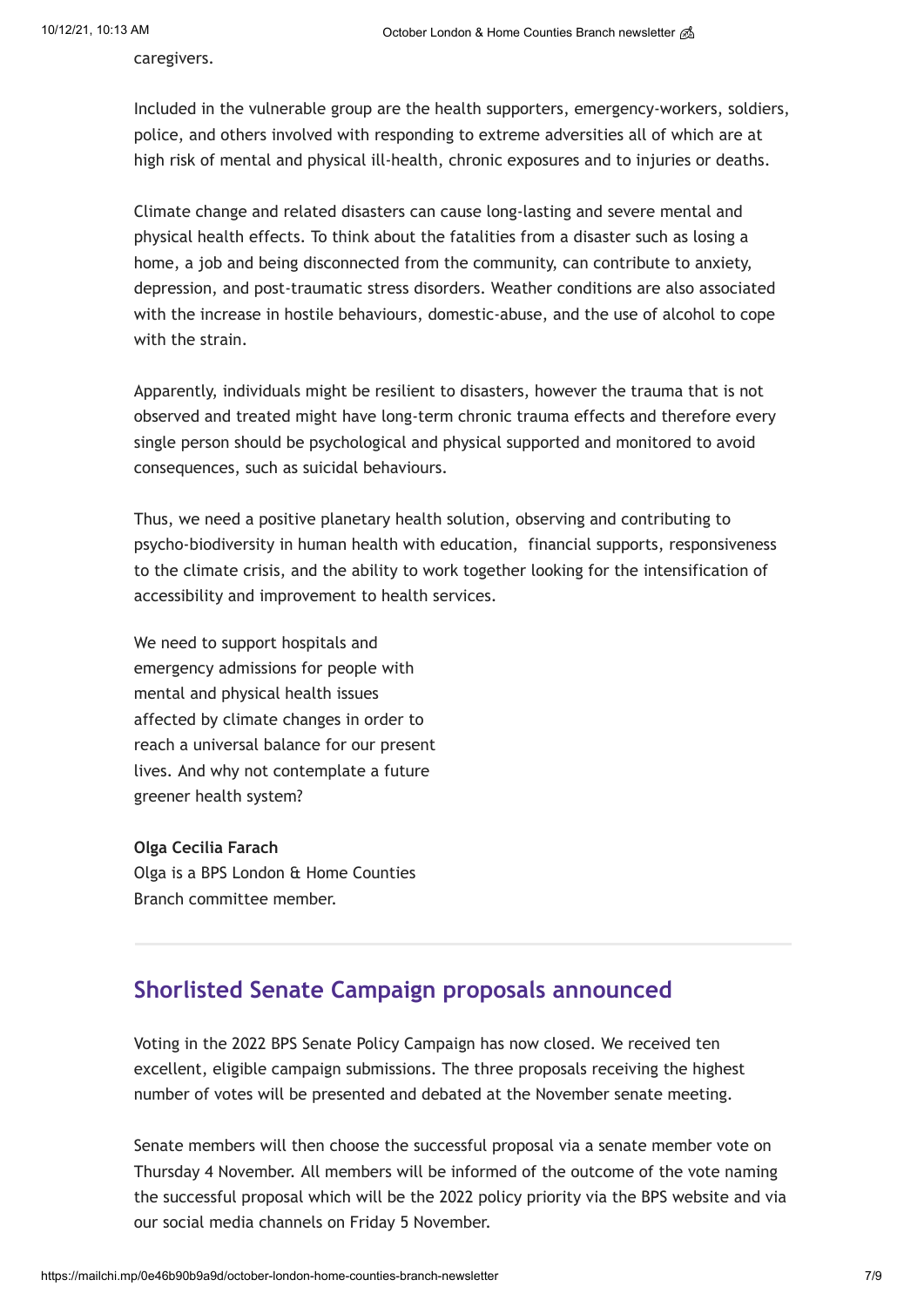The three shortlisted proposals are

## **Proposal 10: Tackling social class and class-based inequalities**

Psychology of Women and Inequalities Section; Community Psychology Section; Social Psychology Section

**Proposal 11: Emerging Stronger: Living Well, Protecting our Planet** DCP, DOP & DHP with support from DECP and DFP and is supported by DCoP.

**Proposal 1: Climate change is the most pressing issue of our era and impacts on all other issues.**

Psychotherapy Section (Chair) Division of Counselling Psychology, Special Group of Independent Practitioners

Congratulations and thank you to the successful networks and thank you to all networks and members involved in drafting each of the ten proposals and the proposal leads for creating their videos. These videos were so helpful in promoting the campaign across our BPS social media channels helping members decide which of the proposals should go forward into the final round of voting in November.

Thank you also to all members who took the time to vote.

The successful proposal will be announced on the BPS website and social media channels on Friday 5 November 2021.

## **20th EAWOP Congress**

11-14 January | Glasgow

There is still time to take advantage of our early bird discounted rates for this exciting international Congress. Book before the 29 October and you will receive up to a **20 per cent discount**.

We have a great programme of [half-day and full-day workshops available.](https://www.eawop2022.org/workshops/) These events can either be included in your booking when you first register or added later. Many of the sessions have limited capacity and are likely to fill up fast.

Our workshops offer a range of exceptional high quality experiences at competitive prices. If you are looking to acquire new techniques, fine-tune an existing skill, improve your professional practice, explore real-world problems, or expand your understanding of a specialist topic, you will be able to [find a workshop](https://www.eawop2022.org/workshops/) to suit your needs.

We are operating a very positive refund policy for registrations and have hotel arrangements that require no deposit and can be cancelled with 48 hours' notice.